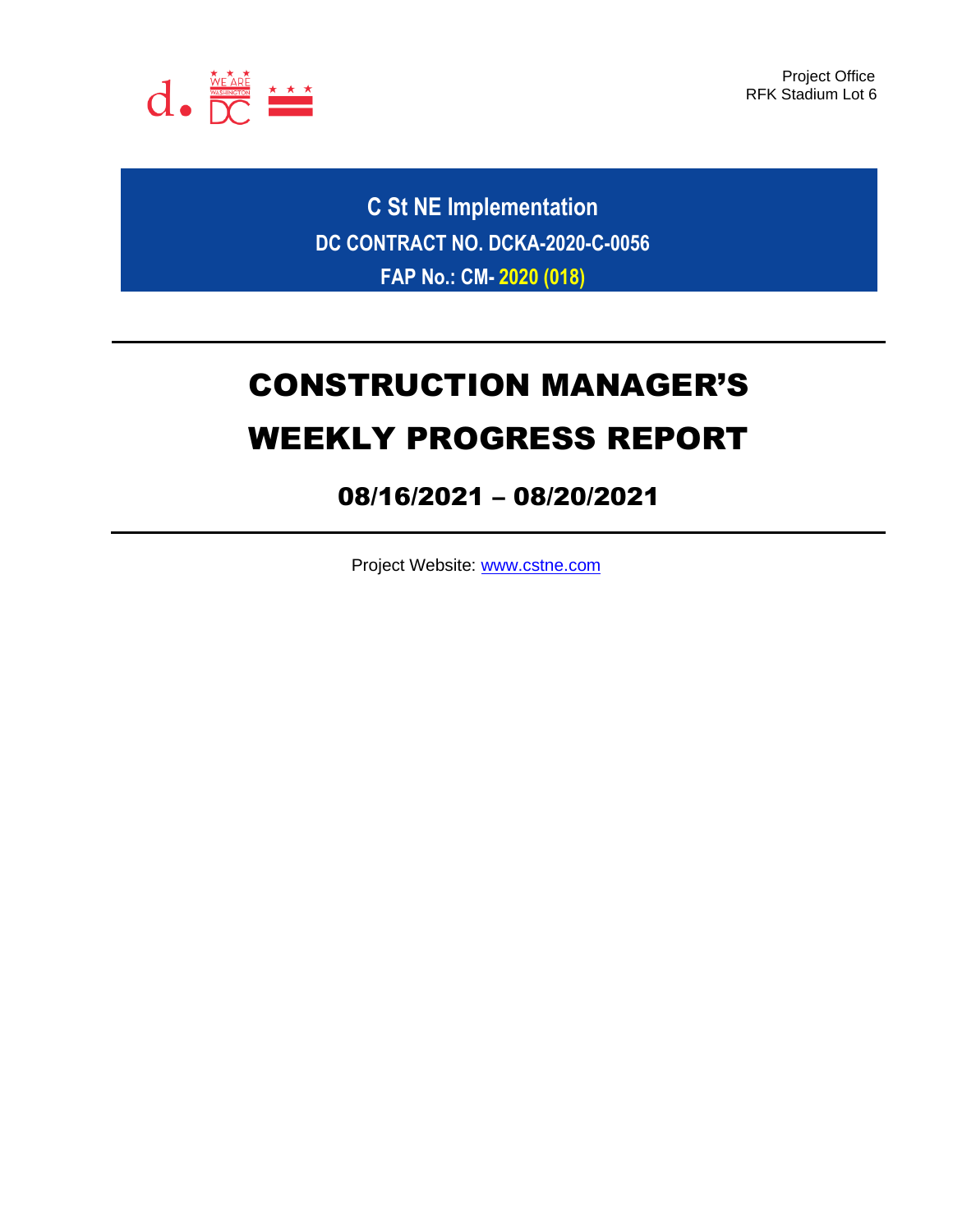

WEEK ENDING 08/20/2021

PAGE 2 of 5

# **1. EXECUTIVE SUMMARY**

#### **Project Description:**

Work under this contract consists of improving the existing streetscape and safety for pedestrians and cyclists. The project plans to mill and overlay the pavement surface, reconstruct sidewalks as needed, and install bulb-outs and bus pads, crosswalks, pavement marking and wheelchair ramps. Streetlights, traffic signals and drainage structures will be upgraded. Other design elements considered for the project are LID elements and intersection improvements. The project will upgrade the bike facilities from bike lanes to protected bike lanes, add more pedestrian crossings, and ensure the street complies with the Americans with Disabilities Act (ADA).

This project is 83% Federally Funded and 17% District-Funded. DDOT selected Anchor construction corporation. as the contractor and awarded the \$15,995,763.50 contract on February 17<sup>th</sup>, 2021. DDOT issued notice to proceed with contract work to Anchor construction corporation with work to begin on April  $26<sup>th</sup>$ , 2021 and a substantial completion date of September 28th, 2022

Jacobs is providing Construction Management and Inspection services. DDOT issued a task order to Jacobs on February 12<sup>th</sup>, 2021 that will expire on October 15<sup>th</sup>, 2022.

# **2. STATUS OF CONSTRUCTION / PROGRESS SUMMARY**

Work this week was performed during the day on date, August 16<sup>th</sup>, 2021 thru date August 20<sup>th</sup>, 2021. Work included the CM Agent Team organizing, chairing, and participating in meetings with DDOT, Anchor Construction, WGL, creating and revising meeting minutes, reviewing IDR's, reviewing design plans, reviewing specifications, reviewing RFI's, reviewing submittals, updating submittal and RFI logs, reviewing the monthly schedule update, issuing NCR's, drafting correspondence on DDOT's behalf, and answering various DDOT and Contractor queries.

The Contractor performed the following construction activities this week.

#### *Monday 08/16/2021*

#### **CM**

• Verified & inspected Contractor work activities

#### **Contractor**

- $\bullet$  C St NE & 20<sup>th</sup> St S&J
	- o Trench excavation for 15" RCP between manhole M7-9 and I7-10
- $\bullet$  C St NE & 20<sup>th</sup> St Anchor
	- o Install manhole M8-7

#### *Tuesday 08/17/2021*

#### **CM**

• Verified & inspected Contractor work activities and tested concrete

#### **Contractor**

- C St NE 1800 Block S&J
	- o Trench excavation for manhole M6-10
- $\bullet$  C St NE & 20<sup>th</sup> St Anchor
	- o Place concrete for base of manhole M8-7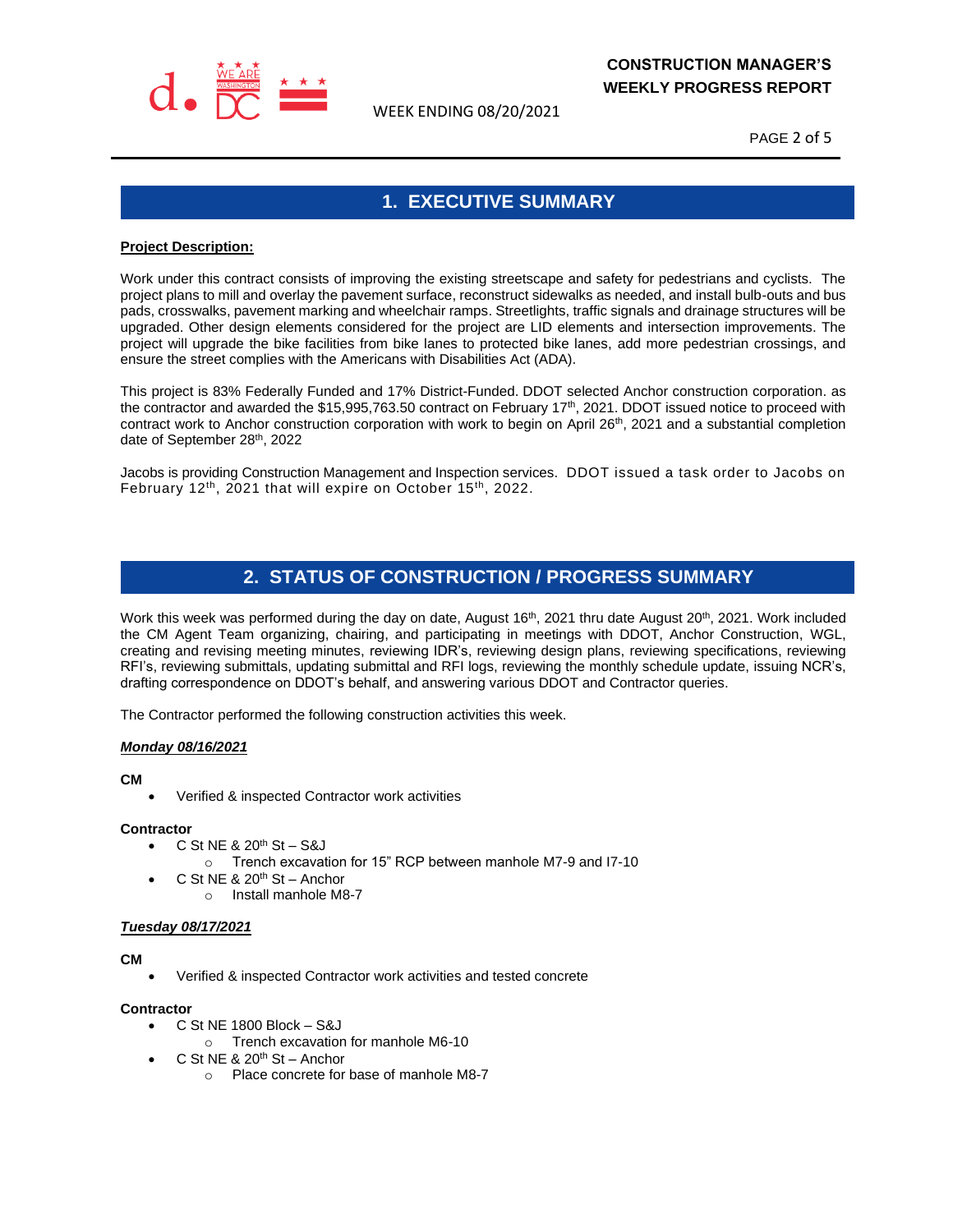

## **CONSTRUCTION MANAGER'S WEEKLY PROGRESS REPORT**

WEEK ENDING 08/20/2021

PAGE 3 of 5

#### *Wednesday 08/18/2021*

#### **CM**

• Verified & inspected Contractor work activities

#### **Contractor**

- C St NE 1800 Block S&J
	- o Trench excavation for manhole M6-10
- C St NE between 1900 and 2100 blocks Anchor
	- o Install tree protection
- $\bullet$  C St NE & 20<sup>th</sup> St Anchor
	- o Trench excavation for 15" RCP between manhole M8-7 and M8-2

#### *Thursday 08/19/2021*

#### **CM**

• Verified & inspected Contractor work activities

#### **Contractor**

- C St NE 1800 Block S&J
	- o Trench excavation for manhole M6-10, place M6-10
- C St NE between 1900 and 2100 blocks Anchor
- o Install tree protection  $\bullet$  C St NE & 20<sup>th</sup> St – Anchor
- o Place #57 stone around base of manhole M8-7
- $\bullet$  C St NE & 20<sup>th</sup> St Anchor
	- o Test pit for manhole M7-6

#### *Friday 08/20/2021*

#### **CM**

• Inclement weather – updated IDR's, reviewed rfi's, design plans, and contract documents

#### **Contractor**

• Inclement weather – no work was performed today

# **3. PHOTOS OF WORK PERFORMED THIS PERIOD**